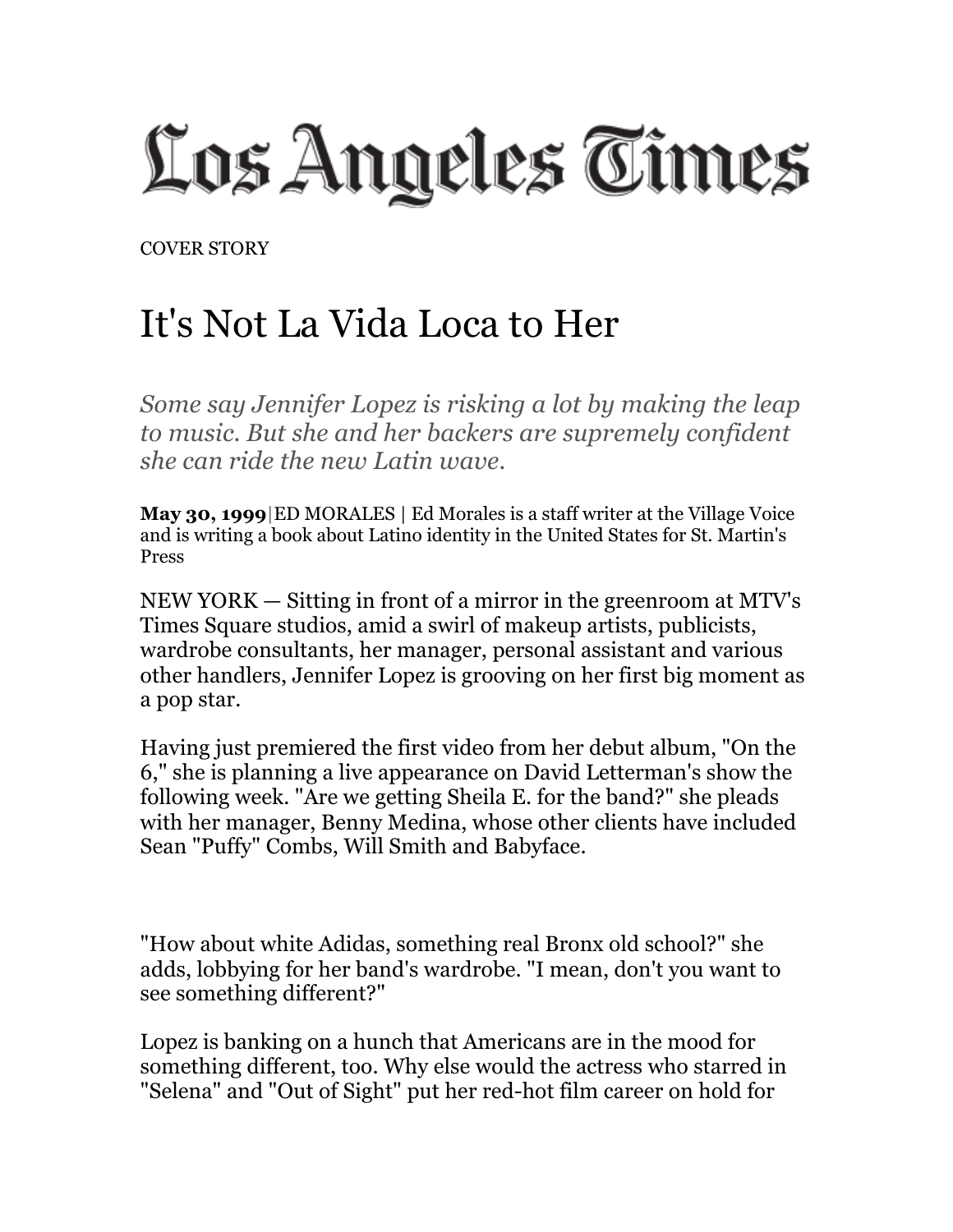more than a year to make an album?

That disc, due Tuesday from Sony's Work Group label, is an eclectic sampling of what Lopez calls "Latin soul."

Though there's too much production sheen for the album to fully convey the character suggested by the term "Latin soul," it is state-ofthe-art dance pop. It's not a casual vanity project by any means. (See review, Page 67.)

Indeed, "If You Had My Love," the mid-tempo debut single from the package, just became the No. 1 single in the nation, dislodging Ricky Martin's "Livin' La Vida Loca." Even if Lopez's vocals are largely anonymous on the album, you get the sense that there is a lot of ambition behind her and her camp.

It's a point she stresses once her entourage is finally chased from the room.

"The idea to do an album is not a gimmick," says Lopez, who comes across as strong-willed and supremely confident. "It wasn't, 'Oh, I'm doing good as an actress, maybe I should make an album!' I had a record deal [with Giant Records] before my movie career, luckily enough, took off.

"When I did 'Selena,' it all came back again, having that interaction with the fans and the public, which you don't get in movies. I missed that very much. I missed the excitement of the stage, which I had early in my career with the musical theater."

While some may feel that the shift into a musical career is a risk, Lopez and her backers hardly think so. Even though she had been offered a variety of major film roles after completing "Out of Sight," the 1998 crime caper comedy that teamed her with George Clooney, Lopez was dead-set on making the record.

"She made a conscious decision when doing this to commit herself to this project," says Thomas D. Mottola, chairman and CEO of Sony Music Entertainment. "I contend that this will make her an even bigger movie star. The kind of exposure you get from a recording career is in some ways even broader and bigger. It covers more areas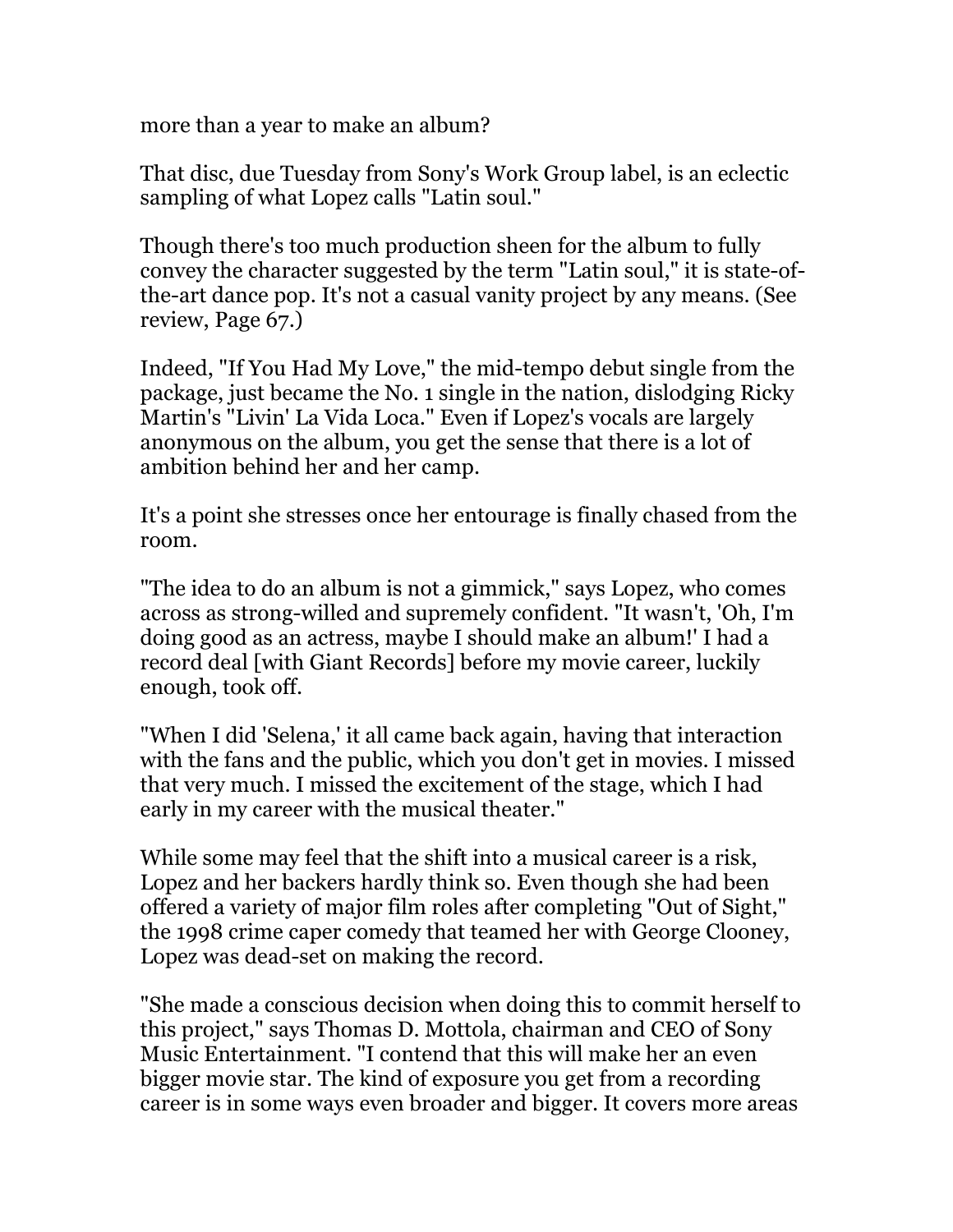of media, gives you lots of other outlets that are even more immediate than film."

Medina, her high-powered manager, agrees that Lopez is capable of meeting the challenge of blending music and film careers--something he's seen client Will Smith do so spectacularly.

"What attracted me to her is that she is the total embodiment of an artist," says Medina, who has worked with Lopez for about 18 months. "In her film career, she has been extremely selective about the types of roles that she's taken on. She's always had a consciousness about her Latin background, but also a great desire to break the mold in terms of casting.

"I was initially concerned with her getting involved with music because when you've had so much integrity in one area, it's important that you be a little cautious about doing something that could potentially erode that. . . . But the music convinced me. The thing that impresses me most is her incredible focus. I've never seen anyone work harder or with more passion. I think Jennifer Lopez will be a brand name that will cross over into all media."

\*

The public may know Lopez best from her high-profile film roles, but she originally came to Hollywood a decade ago with an eye on a singing and dancing career.

The Bronx native's first break was winning a national audition in the early '90s to join the Fly Girls, the in-house dance troupe for the TV comedy show "In Living Color."

Jeff Ayeroff, at the time co-head of Virgin Records with Jordan Harris, was approached about a record contract for the Fly Girls. Ayeroff recalls thinking of the group as a potential Spice Girls, but the deal fell apart. His interest in Lopez was renewed when he saw her as a dancer in the 1992 video for Janet Jackson's "That's the Way Love Goes" video, which was released by Virgin Records. But she started concentrating on acting.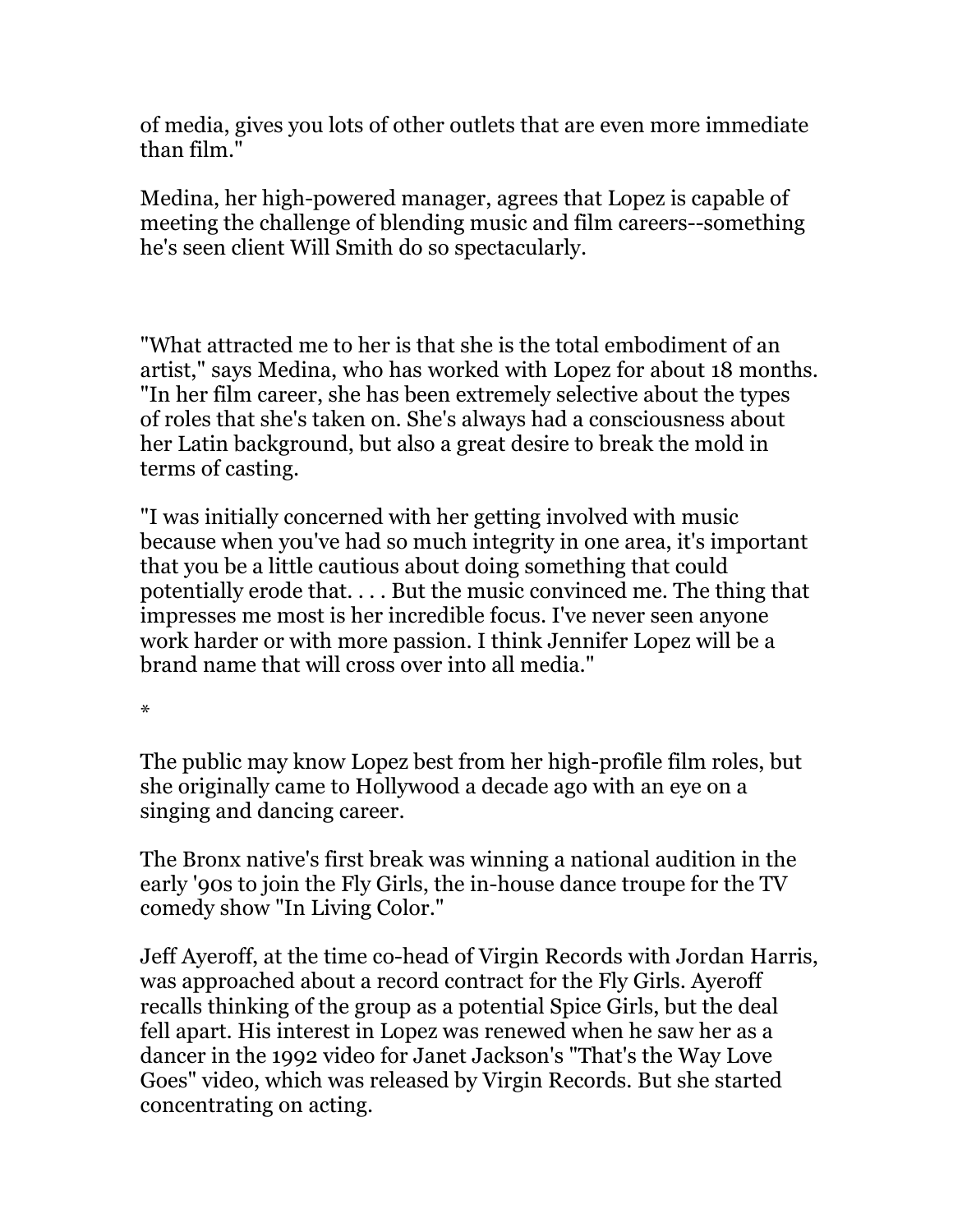After "In Living Color" was canceled, and after a recording project with Giant Records was shelved, Lopez acted in two short-lived series, "Second Chances" and "Malibu Road," as well as the TV film "Nurses on the Line: The Crash of Flight 7." In 1995, Lopez got her first significant role in Gregory Nava's "Mi Familia," then went on to play opposite Robin Williams in Francis Ford Coppola's "Jack" in 1996.

After a respectable performance in the otherwise panned "Money Train," Lopez--whose lineage is Puerto Rican--was ready for the intense auditioning for "Selena," a role she landed despite pressure to cast a Mexican American actress.

After moving on to form the Sony subsidiary label the Work Group, where he helped turn Fiona Apple and Jamiroquai into hot properties, Ayeroff heard that Lopez was cast in "Selena," and he kept calling Lopez's representatives every few months, hoping to convince her to sign a record contract.

It was during the making of "Selena" that she decided to refocus on a music career.

Having thrown herself into the character of the tejano pop singer, who was murdered just as she was about to release her first Englishlanguage record, Lopez suddenly found herself at a crossroads.

"I grew up on that movie," says Lopez, 29. "It just made me realize that you don't know what's going to happen, you need to do whatever you want to do today, because tomorrow might not come."

Selena's father, Abraham Quintanilla, has said he was surprised by Lopez's reaction after portraying his daughter for a scene in the movie in which they re-created a performance at the Houston Astrodome. Quintanilla says Lopez came off the stage, breathless, and said immediately that she loved the feeling of being on stage in front of a crowd. "She said right then she wanted to do what Selena did, for herself," Quintanilla said.

After wrapping "Selena," Lopez recorded a demo tape that ultimately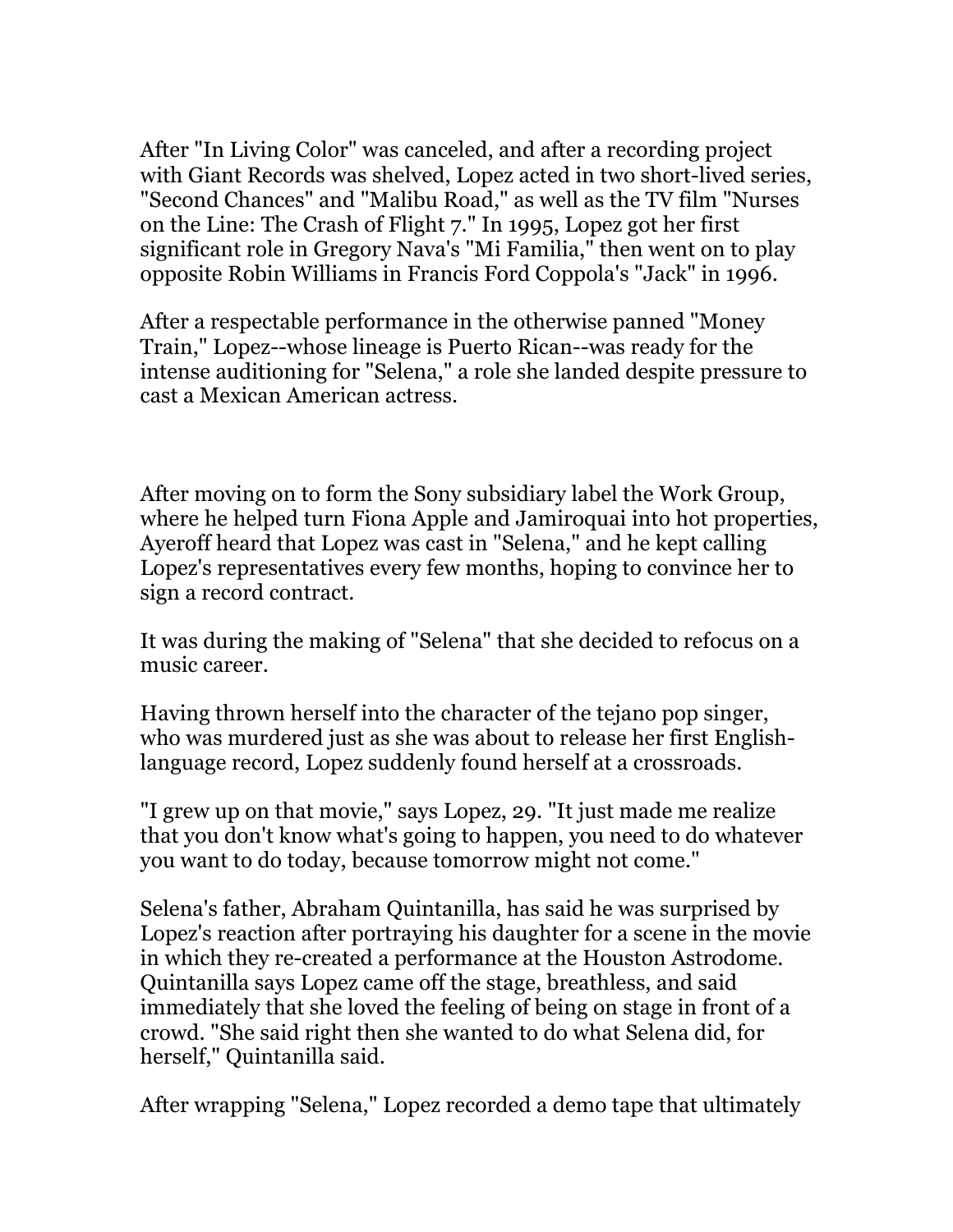set off a bidding war between Sony and EMI Latin.

"We had to go to Tommy [Mottola] because it's [such a big deal], and Tommy takes her under his wing," Ayeroff says. "He takes her down to Emilio Estefan in Florida, and that's how it all starts."

Mottola, who had scored huge successes with Celine Dion and Mariah Carey, and had also been instrumental in establishing Gloria Estefan and Julio Iglesias as major forces on the American scene, OKd the deal.

Of course, it doesn't hurt that the current fixation on Latin pop coincides with the release of "On the 6."

"Everything happens for a reason," Lopez says. "When I went into that studio to make this album, in my head I knew what it was going to be. I knew the kind of music that moved me and what I wanted to make and what I wanted to try, and the elements that I wanted to incorporate for it to be Jennifer Lopez's music.

"It's like when you hear Sade or George Michael--it has a specific sound, and I felt like, 'What is going to be that sound for me?' And there was no question; I knew I have to combine these elements in a way that is unique and different. And I think it still needs to evolve. Right now I would define it as pop music with influences of Latin and R&B music, urban."

Although she is part of the new Latin wave, Lopez is also following in the footsteps of some stars Ayeroff helped develop, including Jackson, Paula Abdul and Madonna. But by doing the Madonna trip in reverse- -establishing herself first as an actress, then a singer and dancer-- Lopez is looking to break through as a triple-threat entertainment goddess in a way even the Material Girl never quite did.

"I don't think anybody is Madonna, I don't care who it is," Ayeroff says. "If she becomes the measuring stick, then Jennifer's pretty great. She's a great singer, dancer and actress, and she's driven--she's one of those people who wants what she wants and that's it."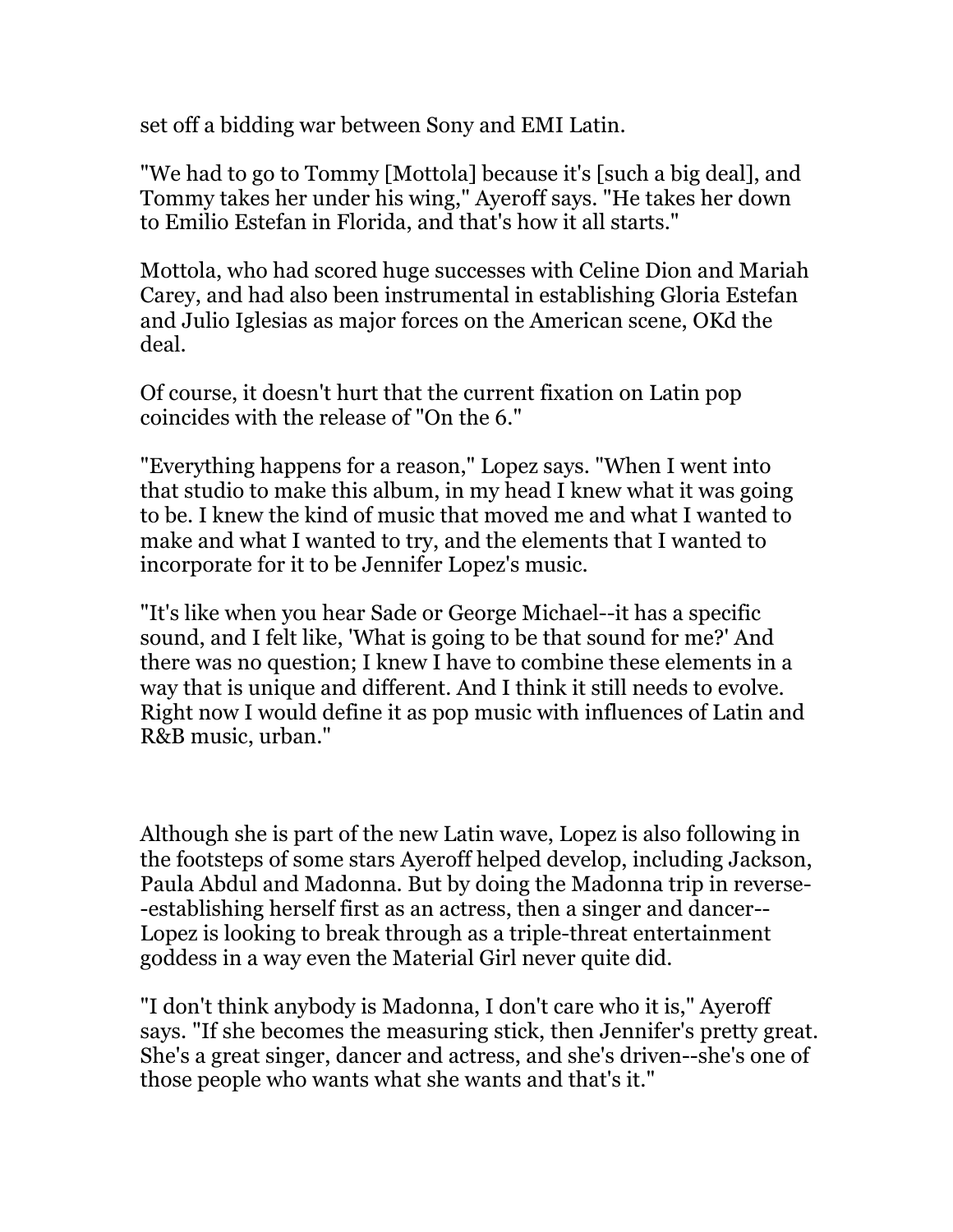Dressed in a delicate light pink halter and form-fitting flared black slacks that announce, somewhat subtly, her famous derriere, Lopez shuffles about the dressing room regally as she deals with the deluge of questions and comments from her entourage.

On occasion she betrays nervousness during an interview, unconsciously tapping her sandaled foot and giggling like a high school senior.

"In this business it's always, 'What have you done lately?' " she says with a smile. "I don't feel bad that people are going to be skeptical of the fact that I'm making an album. . . . That's the nature of the business and of people."

Lopez and her three sisters were raised in the Castle Hill section of the Bronx, a stable, lower-middle-class neighborhood, with her father, who worked for an insurance company, her mother, who returned to the teaching profession after many years as a housewife.

As a little girl, Lopez would perform her own versions of music videos by such '80s stars as Depeche Mode for her bedroom mirror. It is fitting that the biggest Latina movie star since Rita Moreno was hugely inspired in her youth by Moreno's performance in "West Side Story," a work she hopes to revive someday.

With "On the 6"--named after the subway line she rode to and from Manhattan--Lopez is letting the world in on her roots in the Bronx. Although she is oozing with sexuality, there is something of a prudent Catholic girl always lurking, and the effortless, glib chatter that would later charm even David Letterman is a mask for the edgy street mannerisms bubbling under the surface.

"When you're doing movies, you're playing characters, and people think that's who you are," Lopez says. "I've actually changed the way I talk, I've changed the way I move my hands--I don't think you've ever seen me do this in a movie," she says, snapping her fingers and crossing her arms like a hip-hop princess.

\*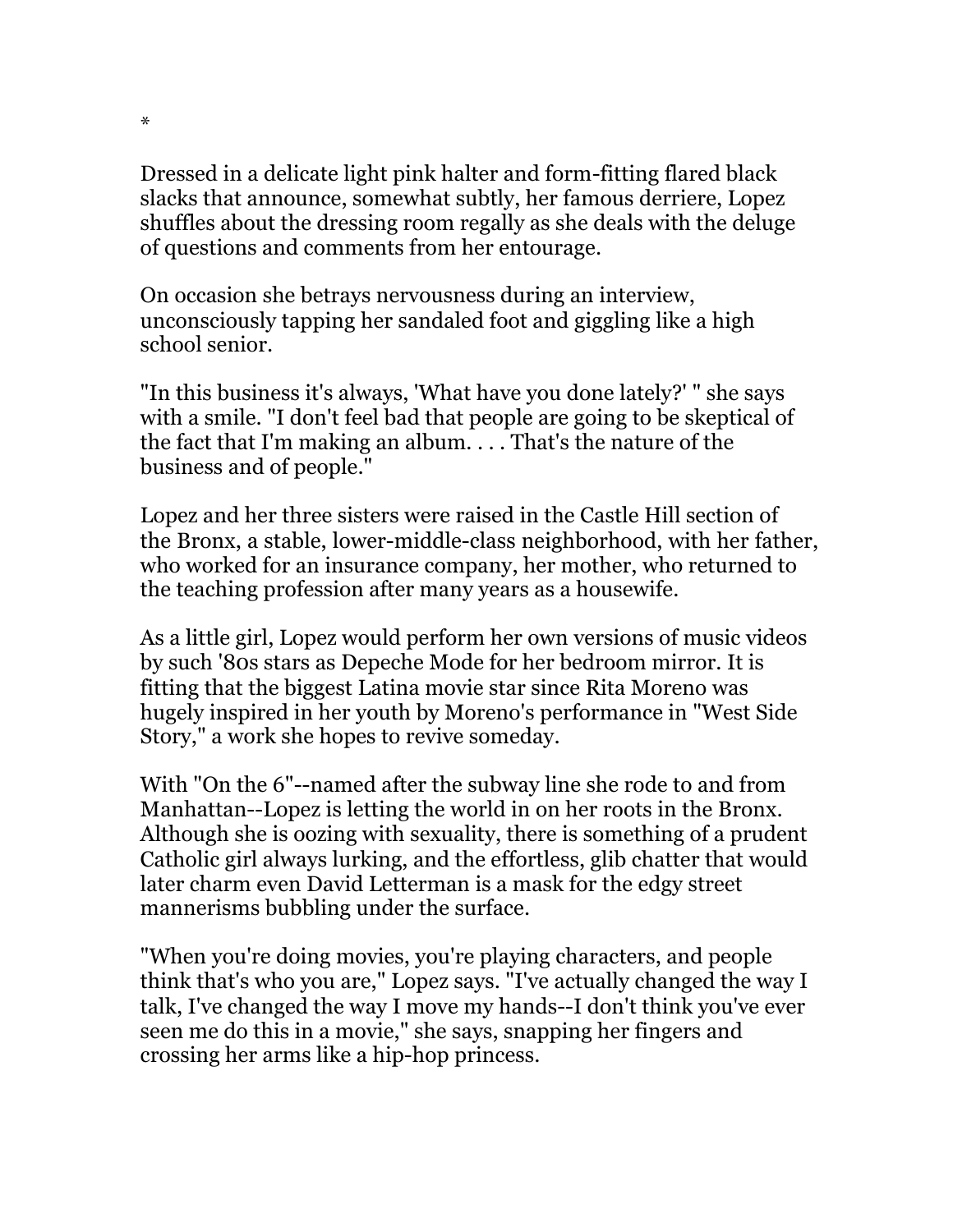Lopez, who was briefly married to Ojani Noa, a denizen of Miami's trendy South Beach, has denied rumors that she was romantically involved with Combs, portraying their relationship as strictly professional.

"Working with Puffy was, to me, a great honor," Lopez says. "He's the best hit-maker in the business, he's been doing it for years.

"He called me and asked me to do a video for him, and he gassed me into it. He said, 'Oh, I think it's time for people to see that you can dance again; they forgot, you been doing this acting thing,' and I said, 'Oh, all right, yeah, you're right, it is time!'

"As we worked together, he said, 'I heard you're about to make an album. I have a song I think is going to be perfect for you, but let me know what kind of music.' The process went on, then we bang into each other at the Grammys, and he said, 'We have this record for you.' Then my executive producer Corey [Rooney] got in touch with him, and that's when we started working together on that, and he gave me the set-it-off track, which is 'Feeling So Good.' "

The song, she explains, is a fond look back at her days in the Bronx, just after high school.

"You don't have a care in the world; it's sunny outside, you find a \$20 bill on the floor, the train is on time, you're going out with your friends, you've been looking forward to it all week, you get out of work early, that outfit you wanted was on sale--all that stuff," she says.

"I wrote that song because I was feeling depressed at one point when I was making the album. I was regretting how crazy this life is, how unstable. Then one day I woke up and I go, 'What the hell are you talking about? This is what you always wanted; you get to do what you want, you're the luckiest girl in the world."

\*

In addition to Combs and other pop powerhouses, Lopez has impressed Hollywood.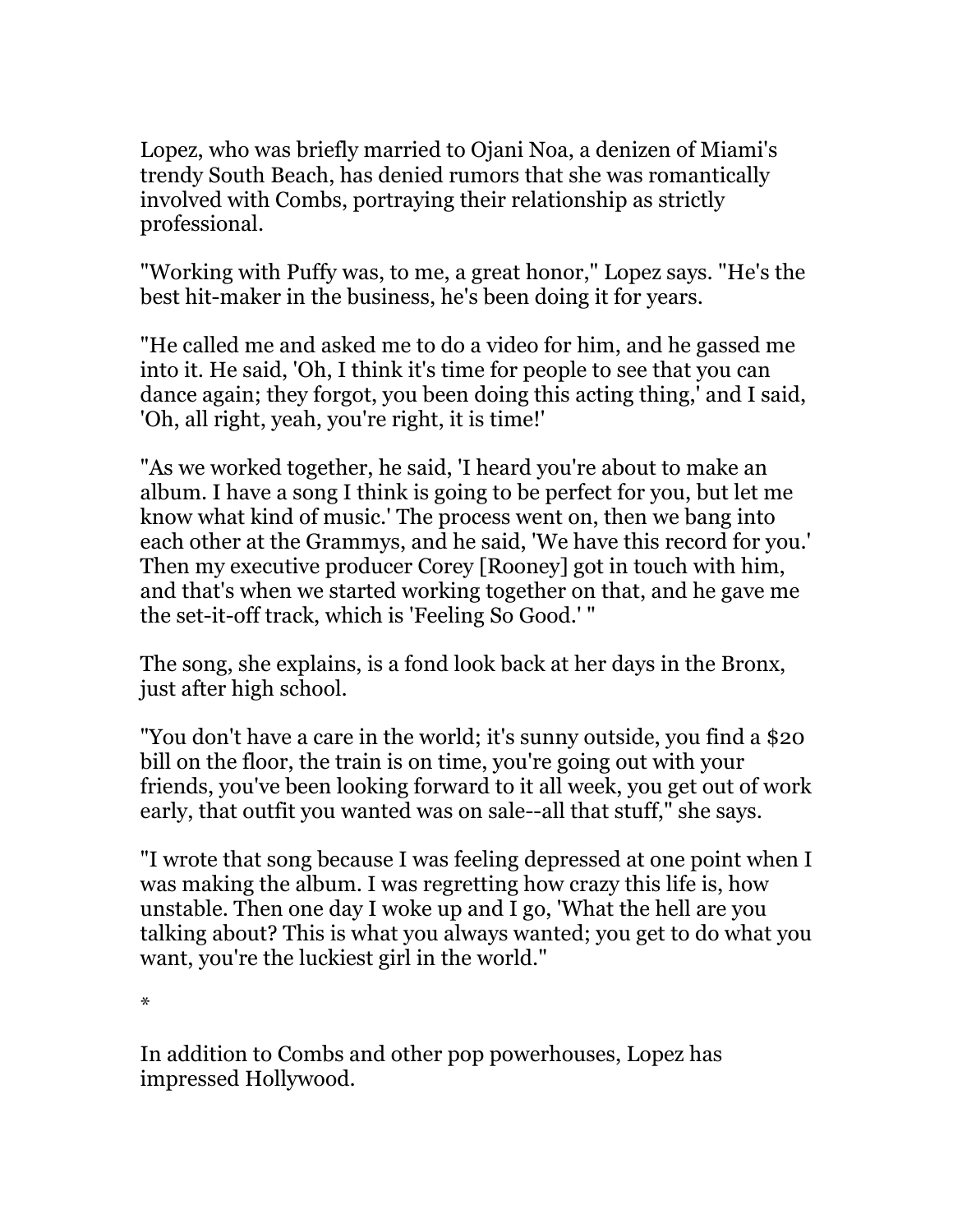"She was a pleasure to work with," says Oliver Stone, who directed her in "U-Turn," the 1997 noirish thriller co-starring Sean Penn and Nick Nolte. "Her 'broken' nose as well as a fiery disposition gives her a macho beauty. She's a well-prepared and improving actress, clearly learning from veterans like Nolte and [Jon] Voight."

Despite critical acclaim for her work in "Out of Sight" and "U-Turn," Lopez feels her best performance was in "Selena."

Since Lopez hasn't taken a movie role since "Out of Sight," she's a little nervous about fine-tuning her acting skills again, but she's chosen a project she's comfortable with: the lead in New Line Cinema's "The Cell," to be directed by Tar Sem. About first-time director Sem, Lopez says, "If you see his videos and commercials, oh my God, he's so brilliant." Filming is scheduled to start in July.

In the movie, Lopez plays a psychiatrist who has a treatment for schizophrenia that induces a dream state and connects directly with the other person's mind. Lopez's character is then asked by the police to go into the mind of a serial killer to help find one of his victims- call it "Silence of the Lambs" meets "The Matrix."

"I connected to the whole idea of an intelligent woman who's a bit eccentric and people don't believe in her," Lopez says. "Maybe it's the artist in me always trying to convince people that, yes, I can do this."

After wrapping "The Cell," Lopez plans to do another film, which she hasn't chosen yet, in November, and perhaps go on a concert tour next January. As a teenager, she did a European tour of "Golden Musicals of Broadway" and a Japanese tour of "Synchronicity."

For the next few months, however, she will be the star of her new official Web site, JenniferLopez.com, which was launched with her "interactive" video for "If You Had My Love."

The video, directed by Paul Hunter, is a timely thematic fusion of elaborate dance numbers, the voyeurism of the Internet and Lopez's raw powers of attraction on men, women and little girls.